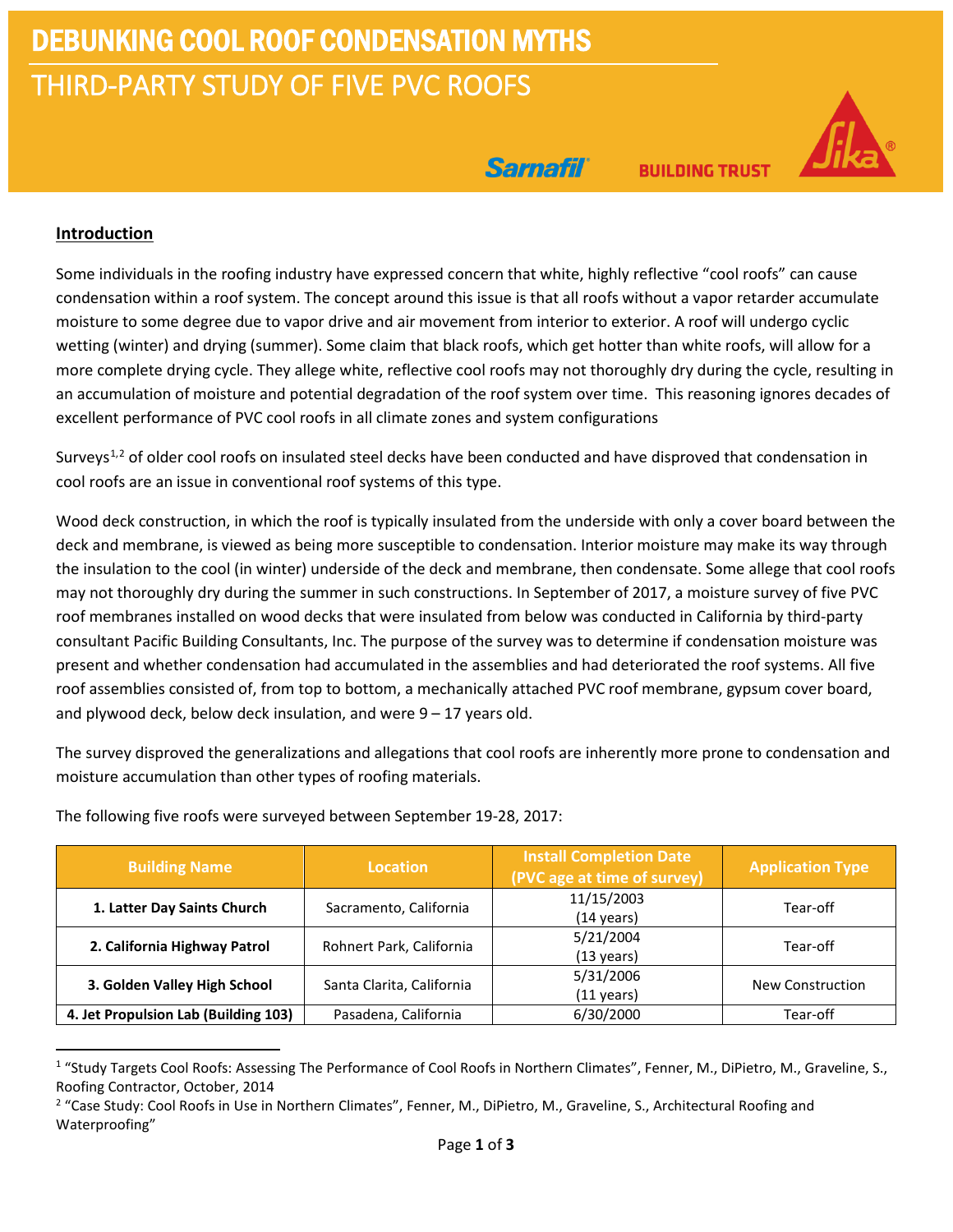|                                |                       | (17 years) |          |  |
|--------------------------------|-----------------------|------------|----------|--|
| 5. San Diego Community College | San Diego, California | 6/2/2008   | Tear-off |  |
|                                |                       | (9 vears)  |          |  |

# **Survey Method**

- The moisture surveys were conducted in general compliance with ASTM D7954 "Moisture Surveying of Roofing and Waterproofing Systems Using Non-Destructive Electrical Impedance Scanners," Technique A (continuous scanning).
- It was judged that estimates of water content obtained by an electrical pin-type resistance meter (i.e., Delmhorst BD-2100) were acceptable for use within the scope of this study. Nevertheless, before the electrical resistance meter was used at each site, it was subjected to the manufacturer recommended calibration self-check. And, if successful, the meter was set to the appropriate scale (i.e., scale 1 for wood, scale 3 for gypsum) and readings obtained.
- Impedance meter readings were continuously monitored as the equipment was rolled in swaths about 3-feet on center (~70% to 80% coverage). Locations where impedance readings changed abruptly were noted and, if merited, marked on the roof surface.

**"Wet/Dry" Criteria** – Wood and gypsum materials uncovered at test cuts were judged "wet" if the pin-type electrical moisture readings exceeded the following values.

- 1. Glass-Fiber Faced Gypsum Sheathing, Wet >2% water content This criterion is based on interpretation of data compiled from several sources (e.g., 2014 RCI Interface, "Reducing the risk of moisture problems from concrete roof decks", Doelp and Moser, Simpson Gumpertz and Heger).
- 2. Wood, Wet >20% water content This criterion is based on recommendations in the 2009 ASHRAE Handbook of Fundamentals (e.g., page 25.15) and The Wood Handbook (e.g., Chapter 14).

| Figure 1 - Summary Observations, Moisture Surveys and Test Cuts                        |                                  |                                         |                                        |                                   |  |  |
|----------------------------------------------------------------------------------------|----------------------------------|-----------------------------------------|----------------------------------------|-----------------------------------|--|--|
| <b>Site</b>                                                                            | <b>Ceiling Tile</b><br>"Stained" | <b>Moisture Survey</b><br>"Wet" Plywood | <b>Roof Fasteners</b><br>"Stains/Rust" | <b>Wood Deck</b><br>"Stains/Rust" |  |  |
| 1. Latter Day Saints Church                                                            | Yes $(3)$                        | Yes $(1)$                               | Yes $(1)$                              | Yes (1), Yes (2)                  |  |  |
| 2. California Highway Patrol                                                           | No.                              | No                                      | No                                     | Yes $(2)$                         |  |  |
| 3. Golden Valley High School                                                           | Yes $(3)$                        | No                                      | No                                     | No                                |  |  |
| 4. Jet Propulsion Lab<br>(Building 103)                                                | Yes $(3)$                        | No                                      | No                                     | Yes $(2)$                         |  |  |
| 5. San Diego<br><b>Community College</b>                                               | Yes $(3)$                        | No                                      | No                                     | Yes $(2)$                         |  |  |
| 1 – Limited to location of confirmed rainwater leak due to improperly heat-welded lap. |                                  |                                         |                                        |                                   |  |  |
| 2 – Wood stained dark around nails and nail heads moderately corroded.                 |                                  |                                         |                                        |                                   |  |  |
| Not clear if stains/corrosion occurred before and/or after installation of PVC Roof.   |                                  |                                         |                                        |                                   |  |  |
| 3 – Unclear when the staining had occurred                                             |                                  |                                         |                                        |                                   |  |  |